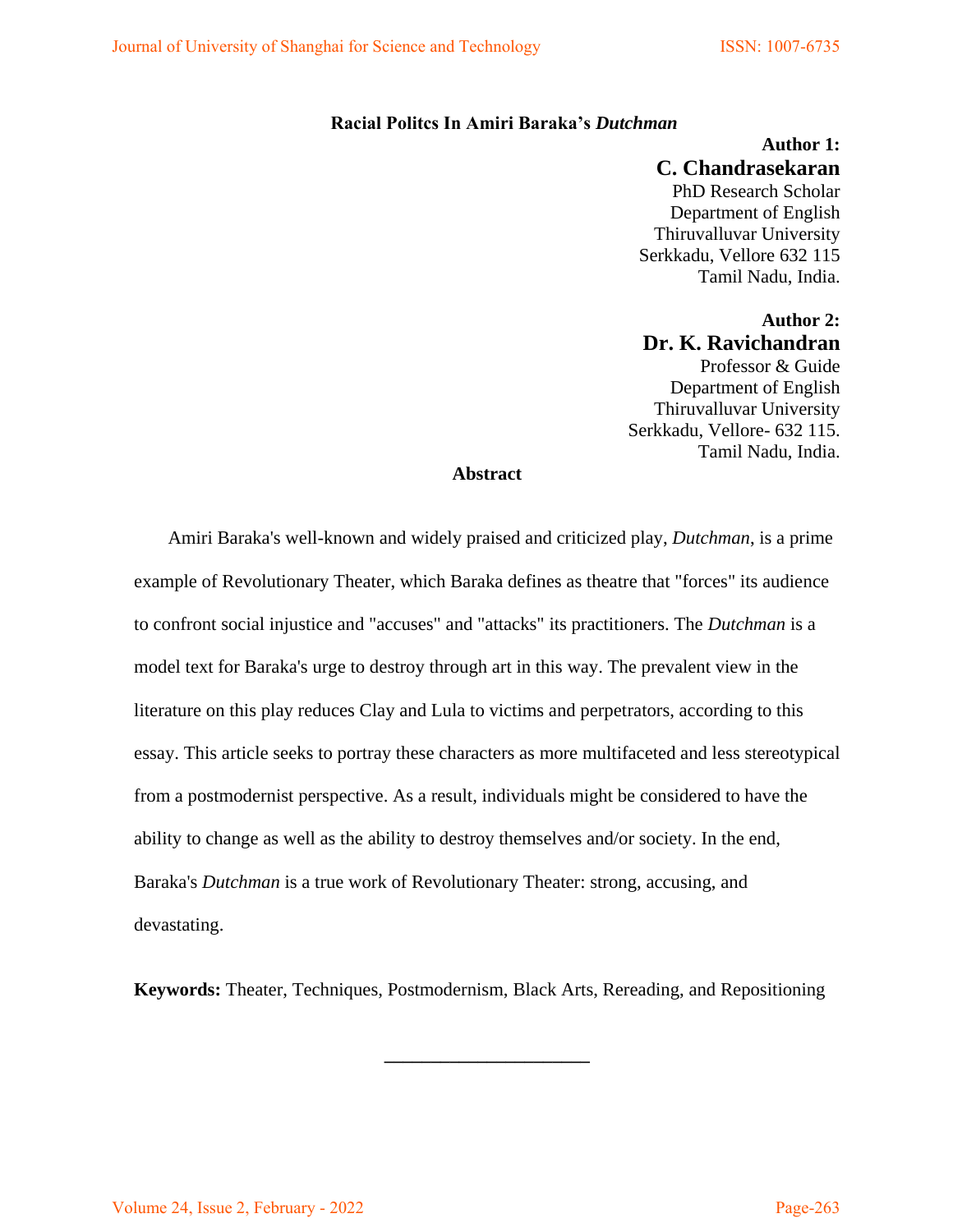The *Dutchman* is a controversial drama full of allusions, images, and symbols that call into question the social status of black people in twentieth-century North America. While The *Dutchman* appears to have a simple plot with only two major characters and a particular place, the play, as this article will show, presents the audience with a hard journey packed with varied meanings and tremendous political ramifications. The *Dutchman* must be regarded as a representation of the Black Arts movement, which was intertwined with Black Power politics. As Larry Neal argues:

> Black Art is the aesthetic and spiritual sister of the Black Power concept. As such, it envisions an art that speaks directly to the needs and aspirations of BlackAmerica. In order to accomplish this task, the Black Arts Movement proposes a radical reordering of the western cultural aesthetic. It proposes a separate symbolism,Mythology, critique, and iconology. The Black Arts and the Black Power concepts both relate broadly to the Afro-American desire for selfdetermination and nationhood. Both concepts are nationalistic. One is concerned with the relationship between art and politics; the other with the art of politics. (55)

Thus, in *Dutchman*, Baraka attacks western cultural codes by revising, rephrasing, rewriting, and, if necessary, demolishing them, because the Black Arts movement thought that they should be destroyed: "it was impossible to construct anything meaningful within western culture's decaying structure" (Neal 55). Baraka's importance and impact on the movement were crucial, according to Neal, who positions him as the movement's leader, "prime mover, and chief designer" of the Black Arts concept.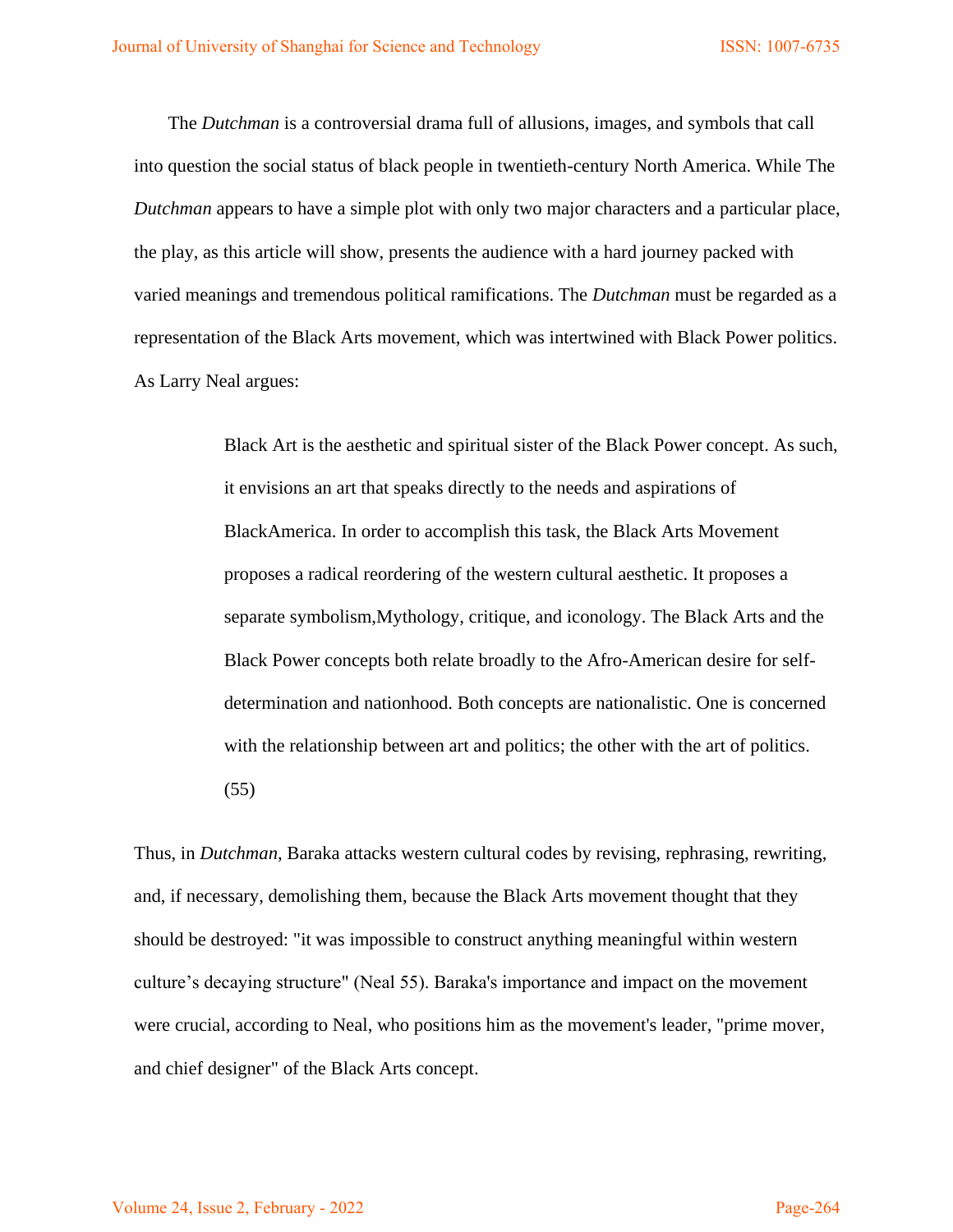The play revolves around a fortuitous encounter between Clay, a black subway commuter, and Lula, a white elderly woman. Their initial interaction on the train is charming, but as time goes by, the lady becomes hostile, accusing, and seductive. Lula ultimately stabs the young guy to death, bringing the drama to a close. Clay is tossed out of the subway by the other white passengers after he dies at the hands of Lula. Lula is prepared to find the next black man to seat next to as the play finishes on a dark note.

*The Dutchman*, Amiri Baraka, won the Obie Award in 1964. He was a successful writer before converting to Islam and changing his name to Imamu Amiri Baraka. "working, writing, and publishing in Greenwich Village as Le Roi Jones both for and from within a white system of power [that] he ultimately attempted to subvert" (Kern 2). As his political career progressed, he became "an aggressive black nationalist and black art aesthetician" (Reid 44), and his acute awareness of the political purpose of the art he produced led to many accounts of the role of art in politics.

Thus, his works of art have been understood as an aesthetic means to elucidate political ends. Over time, Baraka's political views and involvement in Black Politics shifted; by the 1970s, he had become a very strong left-wing Marxist. His life and attitude have been a source of inspiration for his community, in particular. His famous essay, *The Revolutionary Theatre*, The New York Times rejected it in 1964 because the editors couldn't comprehend it, according to reports at the time. The essay was also rejected by the Village Voice for identical reasons. It was finally published in Black Dialogue (*TRT* 1). The paper acts as a critical record of his personal views on what art is and how it should function. This paper will be informed by the ideas presented in his essay.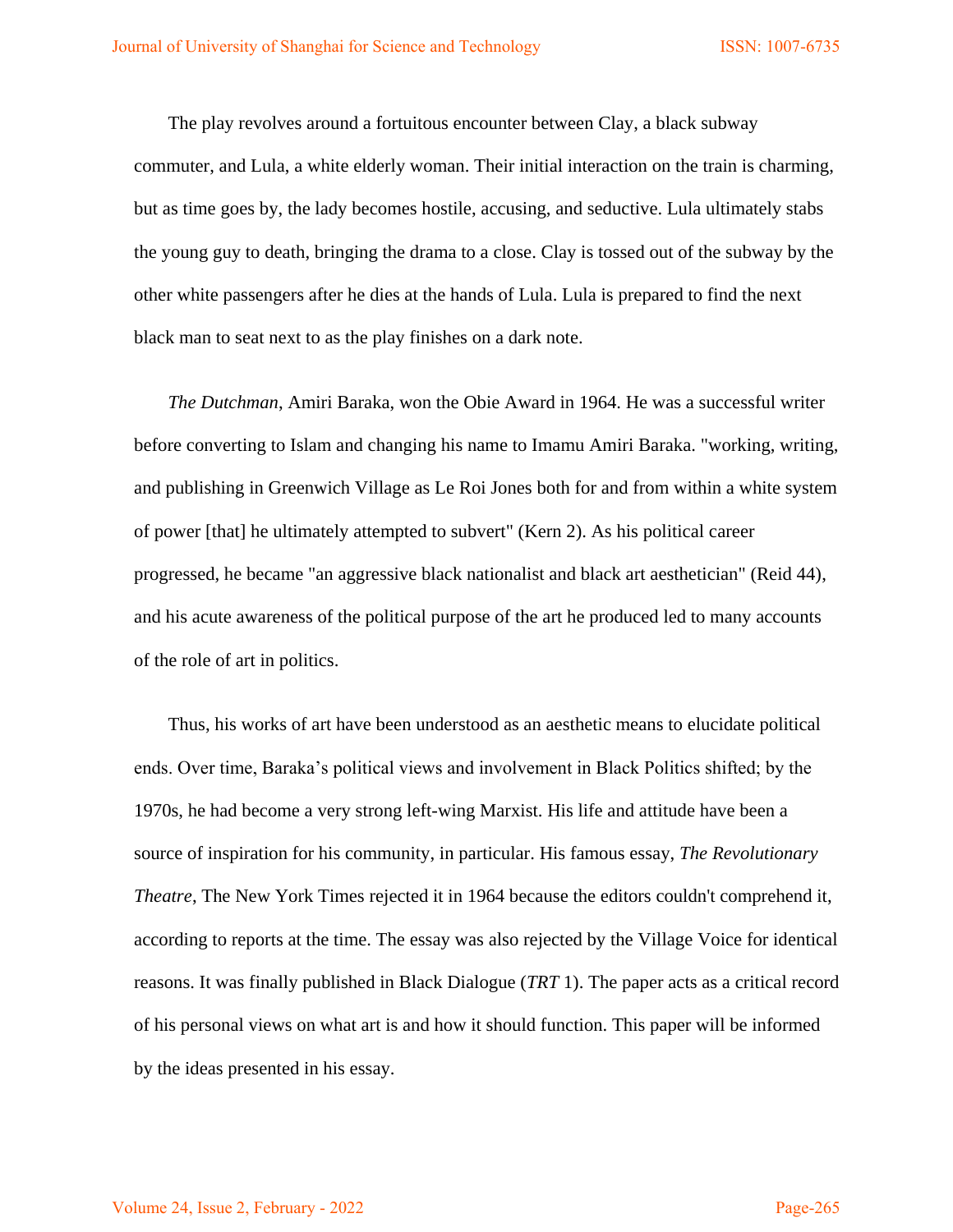*The Revolutionary Theatre*, according to Baraka, is"... a weapon to help in the slaughter of these dimwitted fat-bellied white guys who somehow believe that the rest of the world is here for them to slobber on" (2). Thus, in this sense, Baraka's plays, as well as his poetry and writings, must be viewed as tools for not merely undermining but actively opposing white hegemony in art and life. As an aesthetician of art, Baraka declares:

> The Revolutionary Theatre should force change: it should change. (All their faces turned into the lights and you worked on them black nigger magic and cleansed them after having seen the ugliness. And if the beautiful see themselves, they will love themselves. We are preaching virtue again, but by that I mean NOW, toward what seems to be the most constructive use of the word. (*TRT* 1)

His first and most essential notion about *The Revolutionary Theatre* is that it should compel change, since, at the time the article was written, change was not only desirable but also required due to the severe prejudice that black Americans faced in American culture. Racial segregation robbed black residents of basic human rights and caused them to be systematically disenfranchised, ignored, and hated in society. In other words, they were subjected to physical, systemic, and psychological violence in a variety of ways. These terrible and inhumane circumstances forced them to have a poor image of themselves; most of them lost their self-esteem and were taught that their lives were not worth as much as white people's. Clay's position, as well as other black subjects' positions and conduct, may be understood via Frantz Fanon's theories on black subjects and their places in white cultures.

Fanon's well-known book Black Skins, White Masks, delves into the psyche of black people and is regarded as one of the issue's foundations. In the foreword to the 2008 version,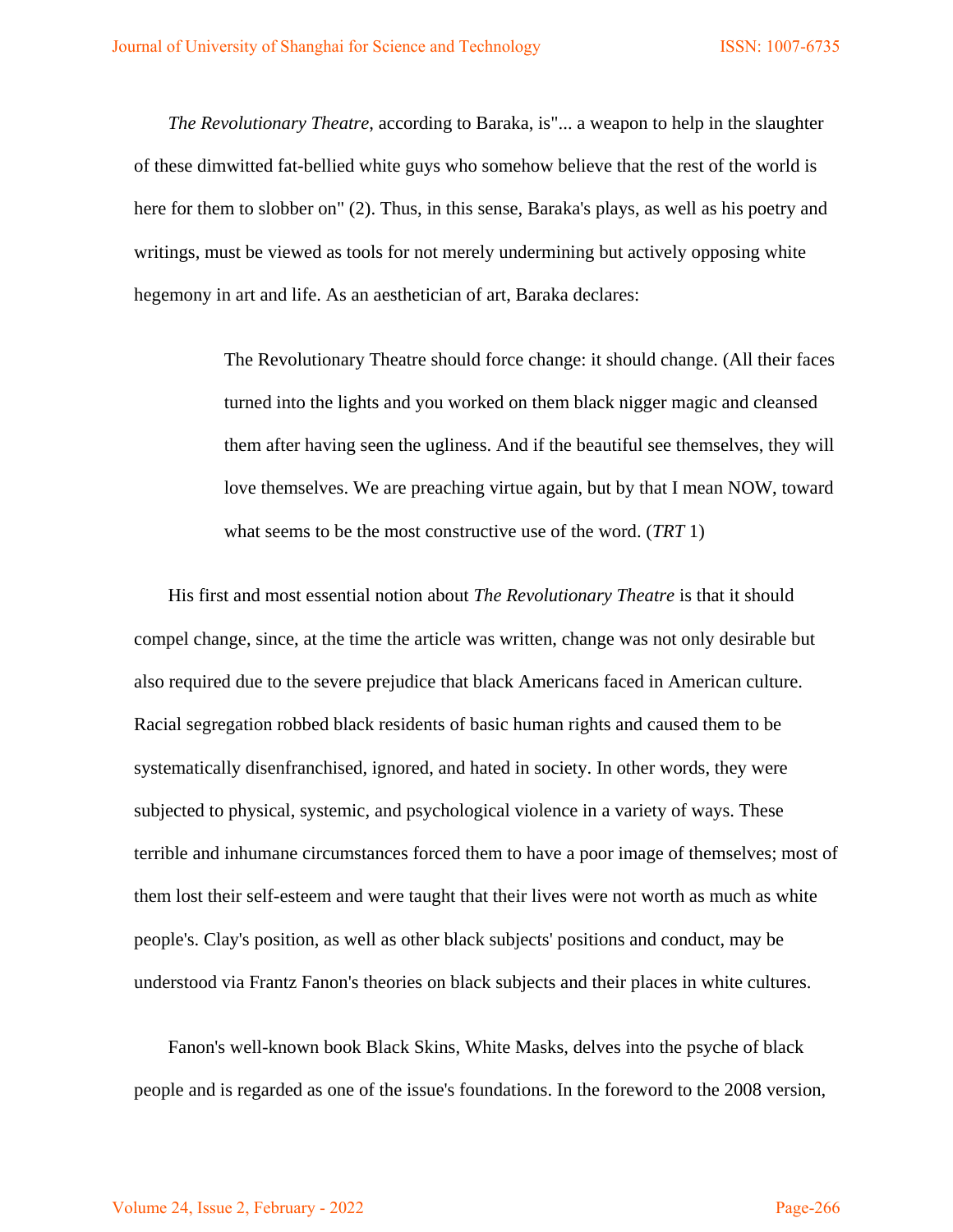Sardar says in the foreword that the book examines: "how colonialism is internalized by the colonized, how an inferiority complex is inculcated, and how, through the mechanism of racism, black people end up emulating their oppressors" (Fanon x). Imitation and imitation, which eventually led to assimilation, may be seen as a duty rather than a choice since some people feel compelled to change in order to be accepted in society. Baraka's work exposes the folly of such a position; for Baraka, black replication of white notions is a trap that eschews self-determination and undoes political progress; instead, it perpetuates issues.

Baraka wrote plays, poetry, and articles that highlighted terrible racism and the punishing reality of black culture, using his art as a tool, a "weapon." As a result, his writings have sparked debate, resulting in them being extensively read as well as widely criticized. Some reviewers have praised his work as revolutionary, while others have chastised him for being divisive and inflaming racial tensions. For example, Nita N. Kumar describes Baraka's position as an activist as an "aggressive and un-yielding antiwhite position" and writes that in Baraka's works, "the white world is repeatedly described as evil, sick, and dying, and the creation of a positive black consciousness is crucially linked to the declaration of white culture as evil and insane" (272).

Smith also states, "Baraka's career has been a persistent chronicle of controversies, most of them having been provoked by Baraka's own deliberately incendiary polemics" (235). In his autobiography, Baraka also confronts the critiques levelled against him and his playwriting, for which he was called "foul-mouthed," "full of hatred," and "furious, angry"; nevertheless, he asserts, "the play had made its mark" (*A* 276). The fact that he was able to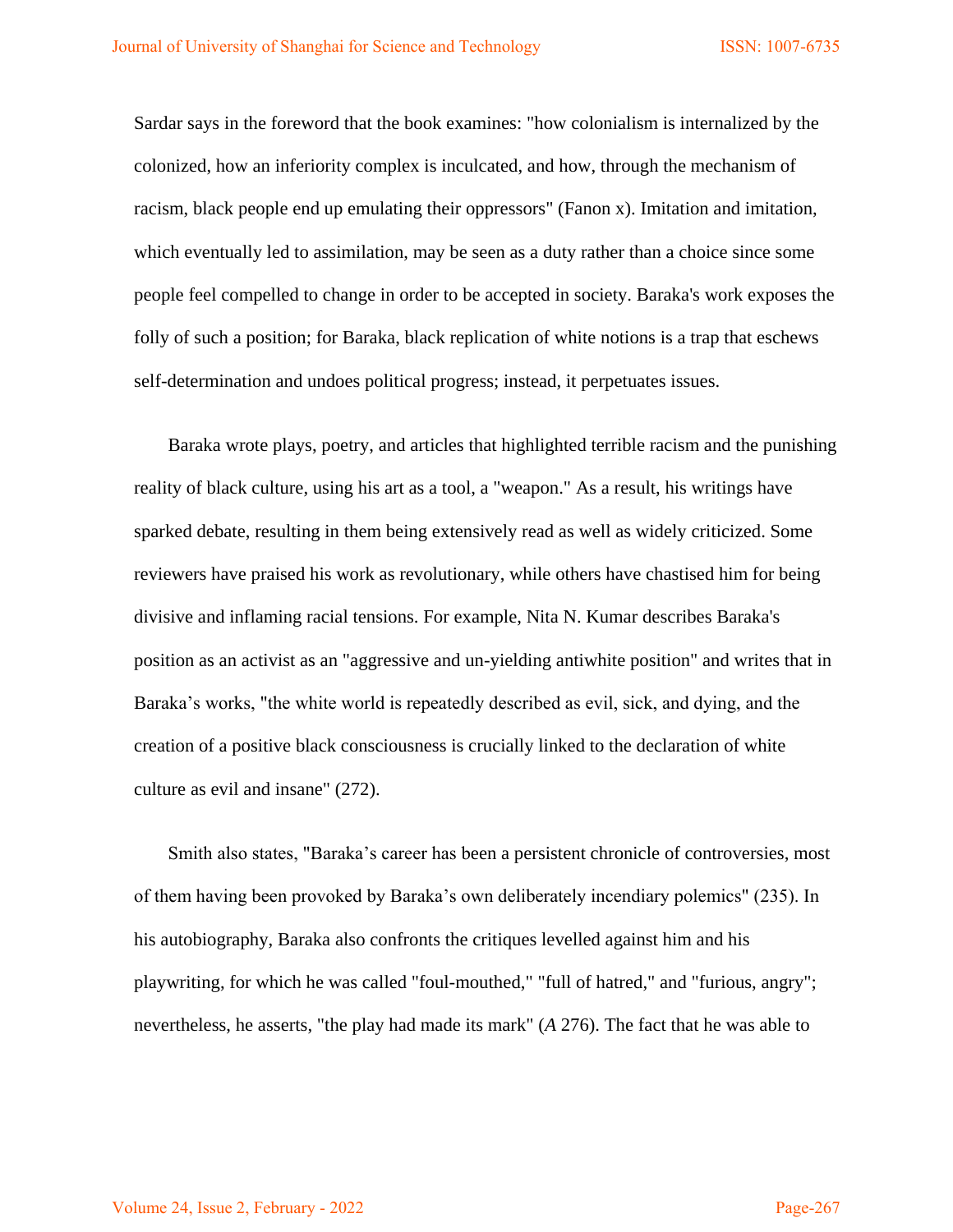reach an audience, deliver his message, and stimulate debate within his confines justified the means.

The play The *Dutchman* is Baraka's most well-known and popular work. In his own words, the *Dutchman* blames, compels, and tries to eliminate various elements of white hegemony, an inclination he claims is one of *Revolutionary Theater's* major purposes. Intertextuality is used by Baraka in the play to enable him to develop humorous language and to imply that the play has several layers. In this way, the play does not favour a single, stable, or consistent interpretation. Using Bakhtin as a starting point, Julia Kristeva gave one of the early elucidations of the consequences of using intertextuality inside texts. Kristeva contends that "what appears to be a lack of rigor is, in fact, an insight first introduced into literary theory by Bakhtin: any text is constructed as a mosaic of quotations; any text is the absorption and transformation of another" (37).

Thus, all literary and non-literary writings, according to Kristeva, are interconnected;

they refer to, conclude from, and rewrite one another, and they are continually engaging with prior texts. As a result, texts can never be genuinely unique since nothing can be said that hasn't previously been said, and every text will and does have relationships with previous texts, replicating and altering them in the process of reading and writing (300).

Alfaro elaborates on the theory; "the theory of intertextuality insists that a text cannot exist as a self-sufficient whole, and so, that it does not function as a closed system" (268). As Zengin states, "intertextuality's approach to text and its meaning is a poststructuralist and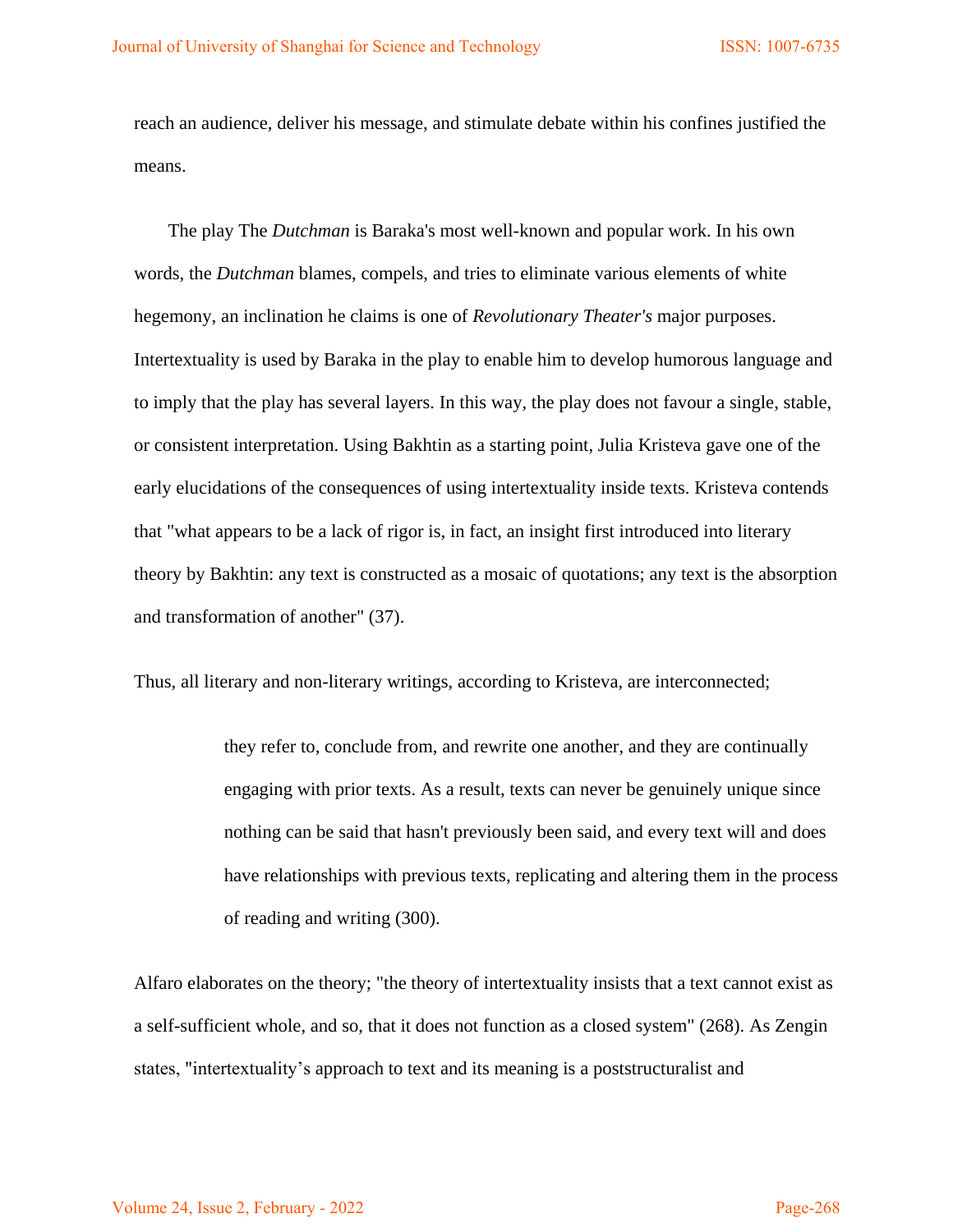postmodernist one, with its emphasis on the interdependence of texts and on the unstable sliding meaning of the text changing through reworking of earlier texts" (317).

Many have noted the instability of concrete meanings indicated by the employment of postmodernist methods like intertextuality as proof of postmodernism's political impetus towards the deconstruction of existing hierarchies. If *Dutchman* is a pioneer in the use of postmodernist methods, its themes of racial injustice and brutality have long been staples of postmodern fiction. When seen through postmodern spectacles, it's easy to claim that the book creates various interpretations since neither the author nor the characters are trustworthy; in fact, as we can see, their actions, words, and manners frequently deceive.

Literary references, symbolism, and mythologies abound in the play. To begin with, the play's title is significant, since it alludes to the legend of the *Flying Dutchman* in which a cursed captain is stuck aboard his ship and cannot reach land until the end of time. Willard Hallam Bonner outlines the many variants of the *Flying Dutchman* story in the following way:

> A Dutch sea captain, Vanderdecken, is condemned by the Devil to beat futilely and forever around the Cape of Good Hope because he once swore a blasphemous oath that he would round the Cape if it took him till Doomsday. [...] He is allowed to visit the shore once in a long while (though it is every seven years in Wagner's opera of 1843), often for the purpose of wooing a bride. He fails and is condemned to return to his ocean wanderings, usually with a spectacular sinking of both ship and captain into the sea. (283)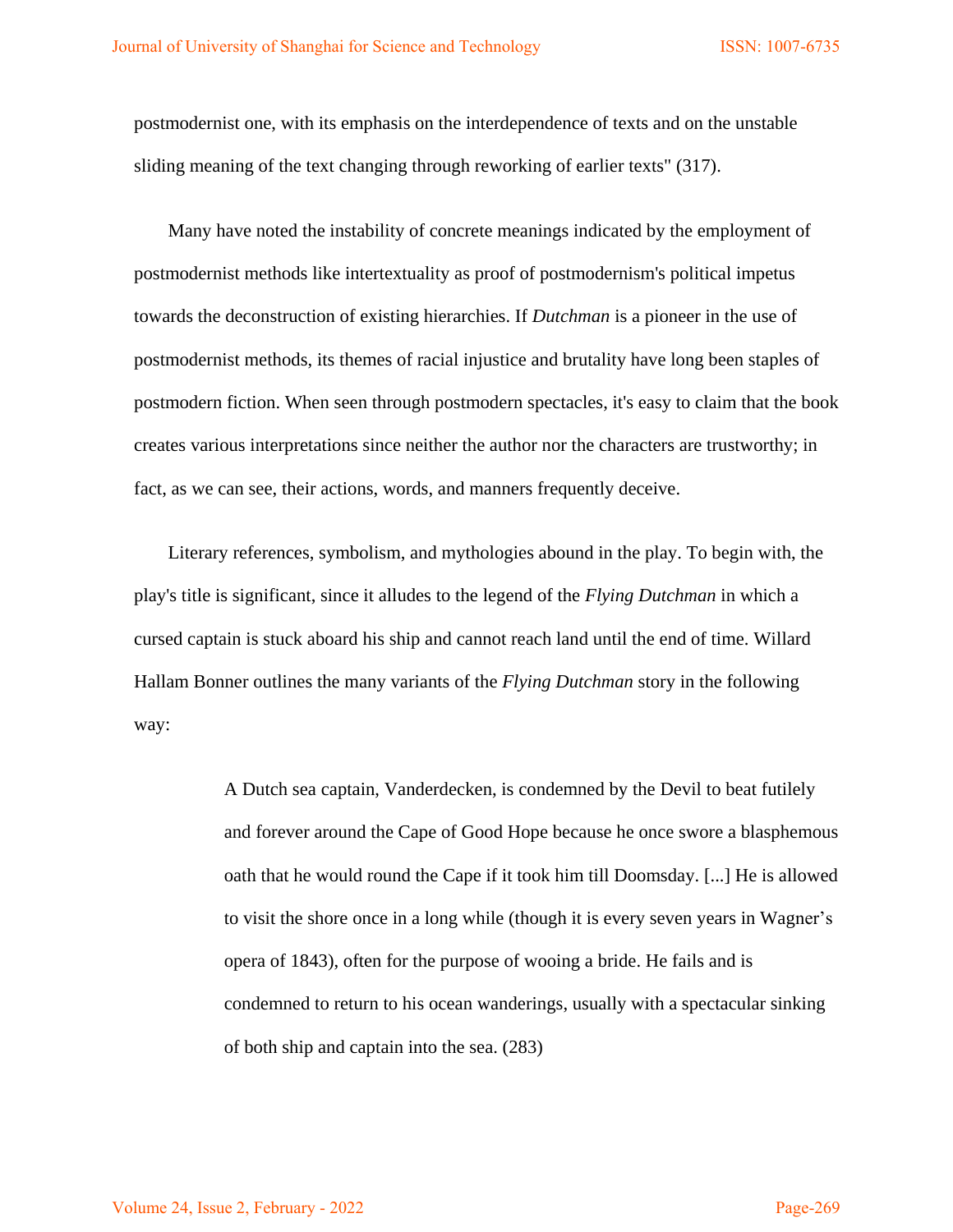## **Conclusion**

The racial politics of the *Dutchmen* become strikingly strong when viewed via postmodern perspectives. We may reread, analyze, and uncover new points of view on the seemingly simple storyline by comprehending the intertextual allusions in the play and applying Derrida's concept of "play of contrasts." As a political artist, Baraka thinks that art should compel its audience to examine their own attitudes and complicities about race and gender, and in *Dutchman*, he does just that. The viewer is burdened with dramatic duty by the imminent doom of a new character, which is given at the conclusion.

The moral implications of an America built on racial violence and gender discrimination are not lost on any of the characters in the play, nor on the audience. Through his art, Baraka hopes to elicit change in people, to promote knowledge, and arouse consciousness. This connects his viewpoint with Lula's in many respects. While many detractors have viewed Lula as a one-dimensional figure who perpetuates numerous conventional gender stereotypes, this article suggests that Lula's role is more nuanced. Rather than being only a temptress, seductress, or provocateur, she is yet another victim of a patriarchal and racist society. As a result, Lula and Clay both turn out to be *Dutchman* characters; both are victims, and it is nearly impossible for them to escape this vicious loop without the help of others.

Finally, given the societal constraints put on the characters, Lula's final deed, which culminates in Clay's death, may seem almost perversely natural. Lula prods Clay from the start to stand up to the bullying that society inflicts on him, but he refuses to protect himself. Lula's efforts to develop consciousness, aspirations, and dreams were not realized, making him a failure as well. Through Lula, Baraka attempts to construct this identity. However,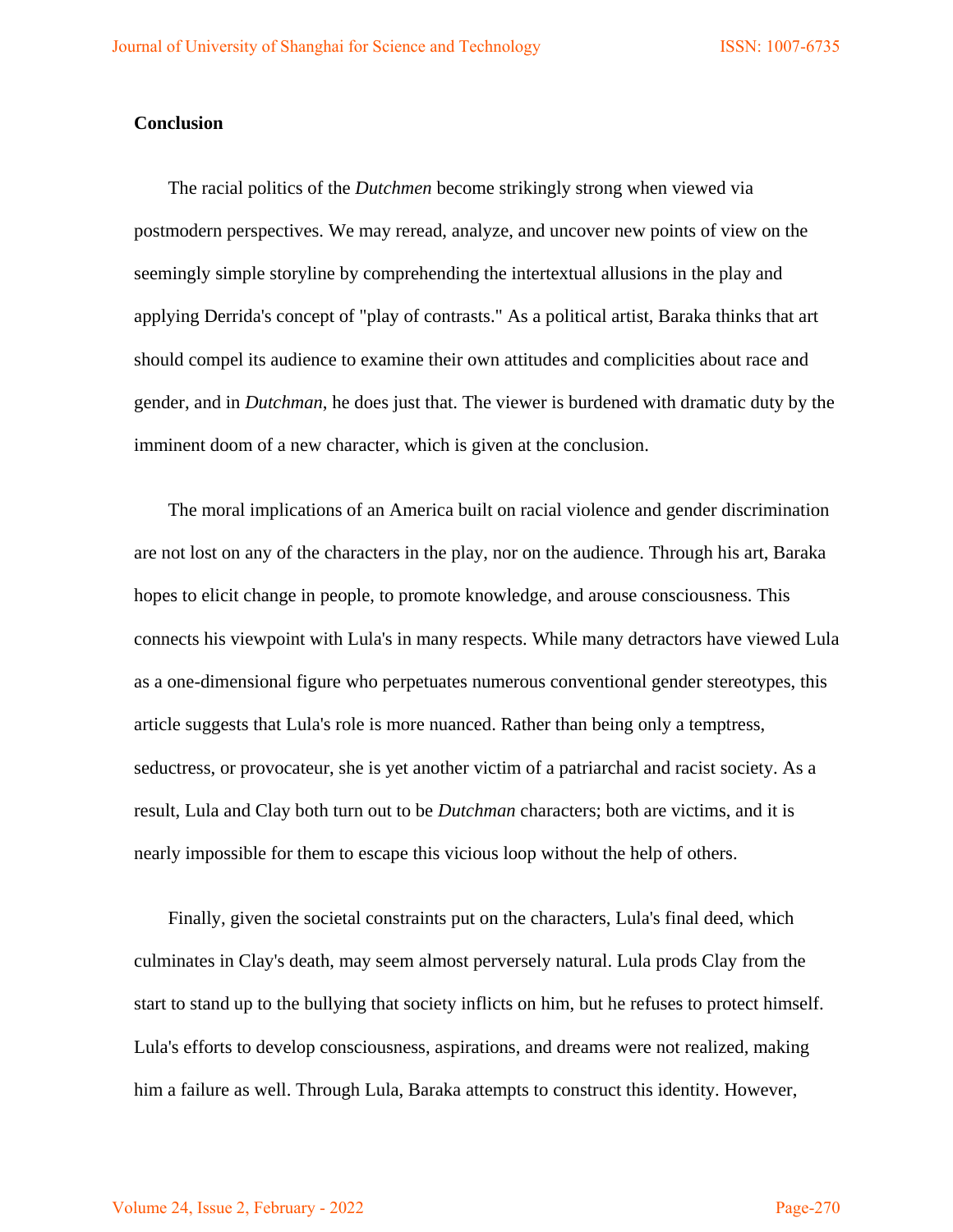Lula's failure clarifies for her that Clay's existence means nothing to himself, to her, or to his race. Her failure and his are locked together, and thus her fate are sealed. Lula's failure, on the other hand, shows her that Clay's presence matters nothing to him, her, or his species. Her failure is inextricably linked to his, sealing his doom.

## **Work Cited**

Baraka, Amiri. *Dutchman.* Anthology of American Literature. Vol II:Realism to the Present, edited by George McMichael, et. al.,MacMillan Publishing, 1980, pp. 1896-1908.

---. *The Autobiography of LeRoi Jones*. Lawrence Hill Books, 1997.

- ---. *The Revolutionary Theater* Liberator, July 1965 NationalHumanities Center Resource Toolbox: The Making of AfricanAmerican Identity: Vol. III, 1917-1968, pp.1-3.
- Alfaro, María Jesús Martínez. "Intertextuality: Origins andDevelopment of the Concept."

Atlantis, vol. 18, no. 1/2, 1996,pp. 268-285. JSTOR, www.jstor.org/stable/41054827.

- Bonner, Willard Hallam. "The Flying Dutchman of the Western World." Journal of American Folklore, vol. 59, no. 233, 1946, pp. 282-288. JSTOR, www.jstor.org/stable/536251.
- Baker, Christopher. "A Trip with the Strange Woman: Amiri Baraka'sDutchman and the Book of Proverbs." South Atlantic Review,vol. 78, no. 3/4, 2013, pp. 110-128. JSTOR, www.jstor.org/stable/43739218.
- Brown, Lloyd W. Amiri Baraka. G.B. Hall and Co., 1964.
- Fanon, Frantz. Black Skins, White Masks. Pluto Books, 2008.
- Kristeva, Julia. The Kristeva Reader. Edited by Toril Moi. Columbia UP, 1986.
- Kern, Douglas. Killing in the Name of Struggle: Amiri Baraka'sRevolutionary Theatre. The University of York. PhD dissertation,14.http://etheses.whiterose.ac.uk/6365/1/Final%20